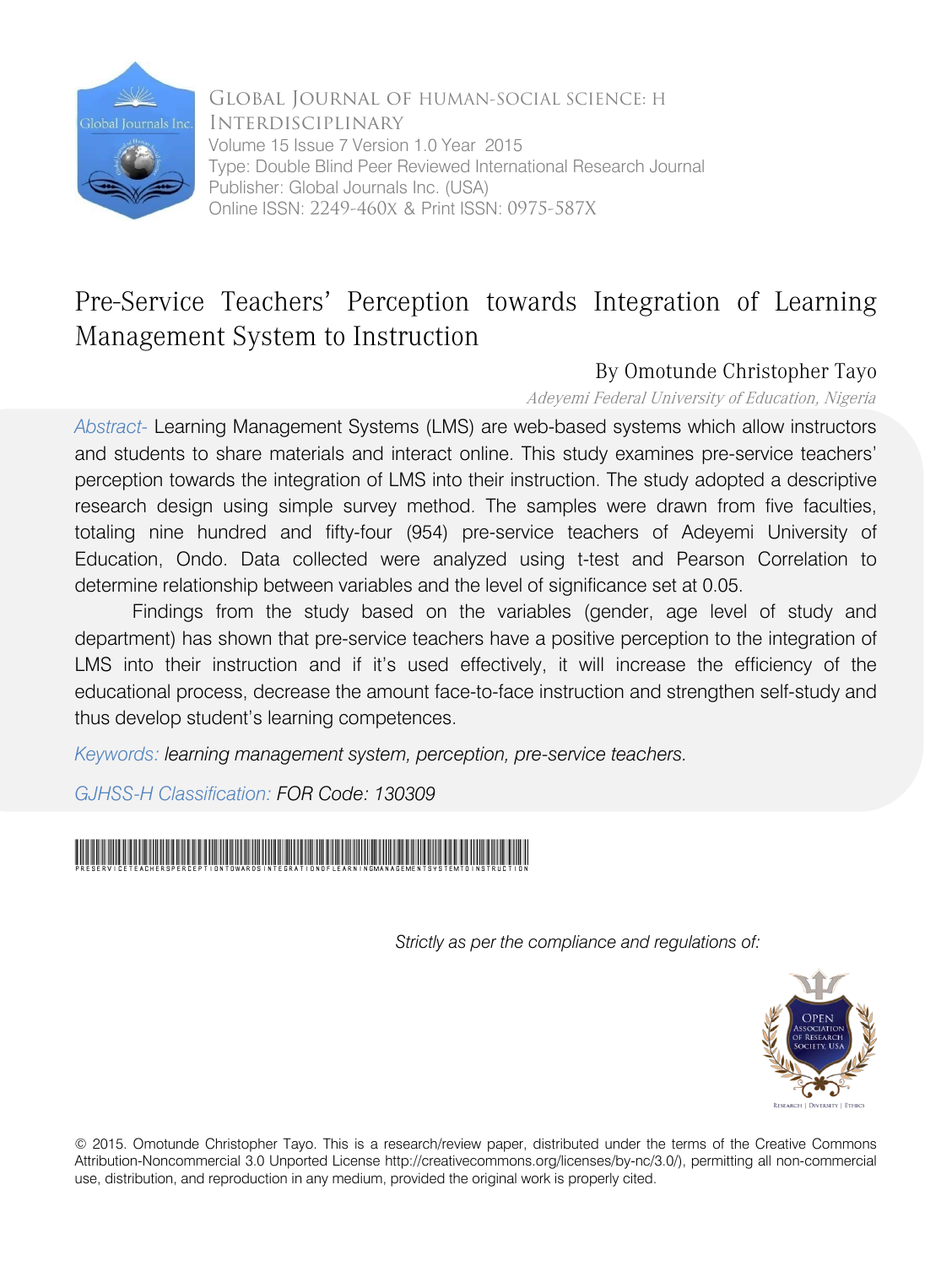2015

## Pre-Service Teachers' Perception towards Integration of Learning Management System to **Instruction**

#### Omotunde Christopher Tayo

Abstract- Learning Management Systems (LMS) are webbased systems which allow instructors and students to share materials and interact online. This study examines pre-service teachers' perception towards the integration of LMS into their instruction. The study adopted a descriptive research design using simple survey method. The samples were drawn from five faculties, totaling nine hundred and fifty-four (954) preservice teachers of Adeyemi University of Education, Ondo. Data collected were analyzed using t-test and Pearson Correlation to determine relationship between variables and the level of significance set at 0.05.

Findings from the study based on the variables (gender, age level of study and department) has shown that pre-service teachers have a positive perception to the integration of LMS into their instruction and if it's used effectively, it will increase the efficiency of the educational process, decrease the amount face-to-face instruction and strengthen self-study and thus develop student's learning competences.

Keywords: learning management system, perception, *pre-service teachers.* 

#### I. Introduction

echnology has inevitably become the most powerful tool in almost all aspect of human's daily life. It is regarded as a major revolution and it has a echnology has inevitably become the most powerful tool in almost all aspect of human's daily life. It is regarded as a major revolution and it has a significant impact on education (Jegede, 2006). The present use of information communication technology (ICT) is the new paradigm shift in learning in the 21st century. This technological advancement allows people to easily access, gather, analyze and transfer data and knowledge. According to (Horton and Horton 2003), trends in technology influence education and knowledge management. In Nigeria and other Africa countries, the number of students enrolling for undergraduate level courses has been on a sharp rise. Lectures are being held in large lecture theatres as learning spaces is becoming less available and student-teacher interaction is on the decline. The need for the development of ICT, concomitant with the internet is a global resolution and has been a subject of great significance to all mankind (Olaofe, 2005). These technologies have however become an integral part of our daily activities, learning inclusive.

The rapid development of ICT has led to its increased use in instruction and learning (Cappel and Hayen, 2004; Kim and Ong, 2005) and many Nigerian institutions are already implementing this as part of their academic program. Even if ICT has not revolutionized the classroom, it is changing the learning experience of students (Gambar and Okoli, 2007). Several studies have underscored the benefits of ICT in education. The computer-assisted-instruction was found more efficient in all educational level and with lower achieving students (kulik, 1983;Kulik and Cohen, 1980). Information and communication technology significantly improves learners' problem-solving skills, provide opportunity for learner-constructed learning, increase learners' cooperation on projects, enhance mastery of vocational and workforce skills, increase the preparation of learners for most careers and vocation and develop confidence and attitude of learners (Cradler and Bridgeforth, 2006).

In Nigeria, very few of our conventional higher institution are now carrying out their activities through one form of ICT. While the urge to embark on online instruction is still a dream to some because of weak ICT infrastructure, the rapid expansion of ICTs and Internet technologies offers an opportunity for some few institutions to embark on the use of Learning Management System (LMS) for instruction.

Laster (2005) defines learning management system as a self-contained web page embedded with instructional tools that permit academic staffs to organize academic content and engage students in their learning. Elis (2009) sees it as a software application for administration, documentation, tracking and reporting of training programmes, classroom and online events, elearning programmes and training content. Learning management system ranges from systems for managing training and educational records, to software for distributing courses over the internet with features for online cooperation. The introduction of online instruction to teaching and learning process has afforded teachers and learners to carry out their responsibilities effectively. Teachers can now serve their ultimate functions of moderators and facilitators in the instructional process and learners also learn at their own convenience.

*e-mail: talkingchris@hotmail.com Author:*

Baily (1993) presents the following general characteristic for an LMS in education: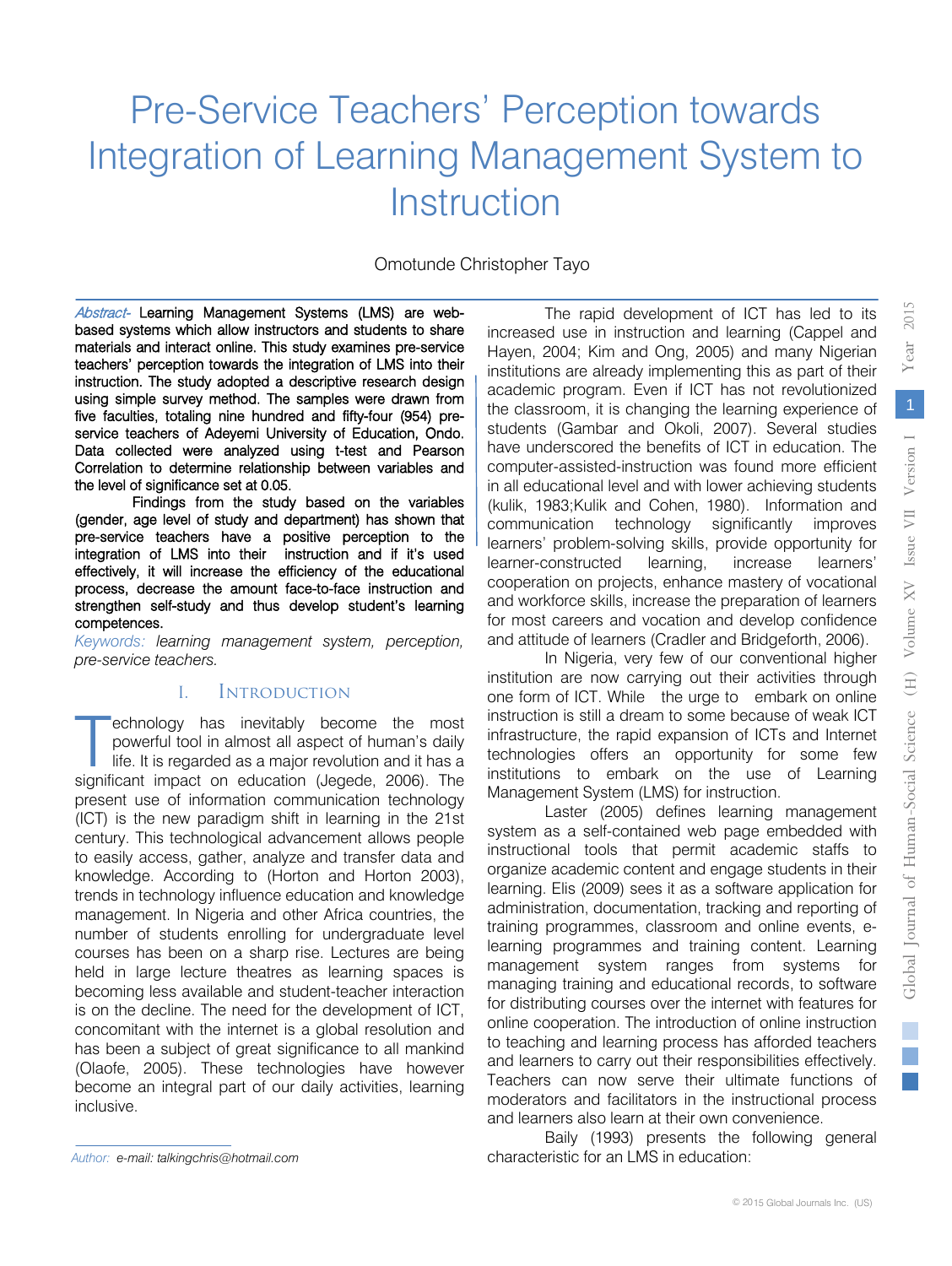- Instructional objectives are tied to individual lesson;
- Lessons are incorporated into the standardized curriculum;
- Courseware extends several grade levels in a consistent manner;
- A management system collects the results of student's performance; and
- Lessons are provided based on the individual students learning progress.

Furthermore, (Ellis, 2009) asserts that LMS should be able to do the following;

- Centralize and automate administration
- Use self-service and self-guided services
- Assemble and deliver learning content rapidly
- Consolidate training initiative on a scalable webbased platform
- Support portability and standard and
- Personalized content and enable knowledge reuse. Lanny (2009) asserts "although the LMS needs

to examine serving as an enterprise CMS (Course/Content Management System), it also needs to be a learner-centered application that gives learners greater control over content and learning. Hence, there is a continual demand for the LMS to utilize and integrate with many of the Web 2.0 tools that learners already use freely on the internet and that they expect to find in this kind of system". A learning Management system (LMS) is "an information system that administers instructor-led and e-learning courses and keeps track of student's progress.

#### II. Rationale

The state of quality education in Nigeria is quite worrisome. There is an estimated 26 million Nigerian youth who have little access to tertiary education (Yaradua Foundation Report 2013) and the difficulty in sustaining education through traditional means in higher education institutions prevails (Adu, Eze, Salako and Eyangechi, 2013). This situation can be attributed to a high population growth, increase in demand for education, inadequate funding and the difficulty in delivering education through traditional modes. Clark and Ausukuya (2013) state that the needed human resources (teacher student ratio as high as 1:356 in some cases) are inadequate, indicating the inability of existing structures (classrooms, learning and human resources) to cope with the growing population through traditional learning practices. These problems cut across all tertiary institutions in Nigeria including Colleges of Education who have the mandate to provide highly motivated, meticulous and efficient classroom teachers; and to further inspire the spirit of enquiry and creativity in teachers in order to help them fit into the public life of the community and society at large. (Kwache, 2007). For Nigeria to move forward in

© 2015 Global Journals Inc. (US)

education there is the need for timely intervention by which the learning system in these institutions be appraised. Solution however lies in exploring the possibility of utilizing global knowledge to handle local problems through investing in human capital and appropriate integration of technology with a view to meet up with the globalized standard of learning.

This study therefore seeks to find out the perception of pre-service teachers to the integration of LMS to their learning experience.

#### III. RESEARCH QUESTION

- 1. Is there a significant difference in the level of perception of the use of LMS between male and female students?
- 2. Is there a significant difference in the perception and readiness to the use of LMS based on age?
- 3. Is there a significant difference in the perception and readiness to the use of LMS based on level of study?
- 4. Is there a significant difference in the perception and readiness to the use of LMS based on department (Course of Study)?

#### IV. Hypothesis

- 1. There is no significant relationship between gender and perception to the use of LMS
- 2. There is no significant relationship between age and perception to the use of LMS.
- 3. There is no significant relationship between level of study and perception to the use of LMS.

#### V. Methodology

This study adopted a descriptive research design. Simple survey method was used to carry out the study. This is because the study seeks to determine the perception of students to the integration of learning management system (LMS) into teaching and learning. A total of 1200 copies of questionnaires were administered to 300 and 400 level students who had been randomly sampled from the Faculty of Languages, Arts and Socials, Vocation and Technology, Sciences and Education of Adeyemi University of Education. Only 954 copies were correctly filled out and considered fit for the analysis giving a 79.5% response rate.

### VI. RESEARCH INSTRUMENT AND DATA Analysis

In order to identify pre-service teachers' perception to the integration of LMS for instruction, a questionnaire was used to collect data. The first section is on personal data of respondents, section B is on computer and internet usage, section C dwells on computer knowledge and skills while section D centres on pre-service teachers' perception to the integration of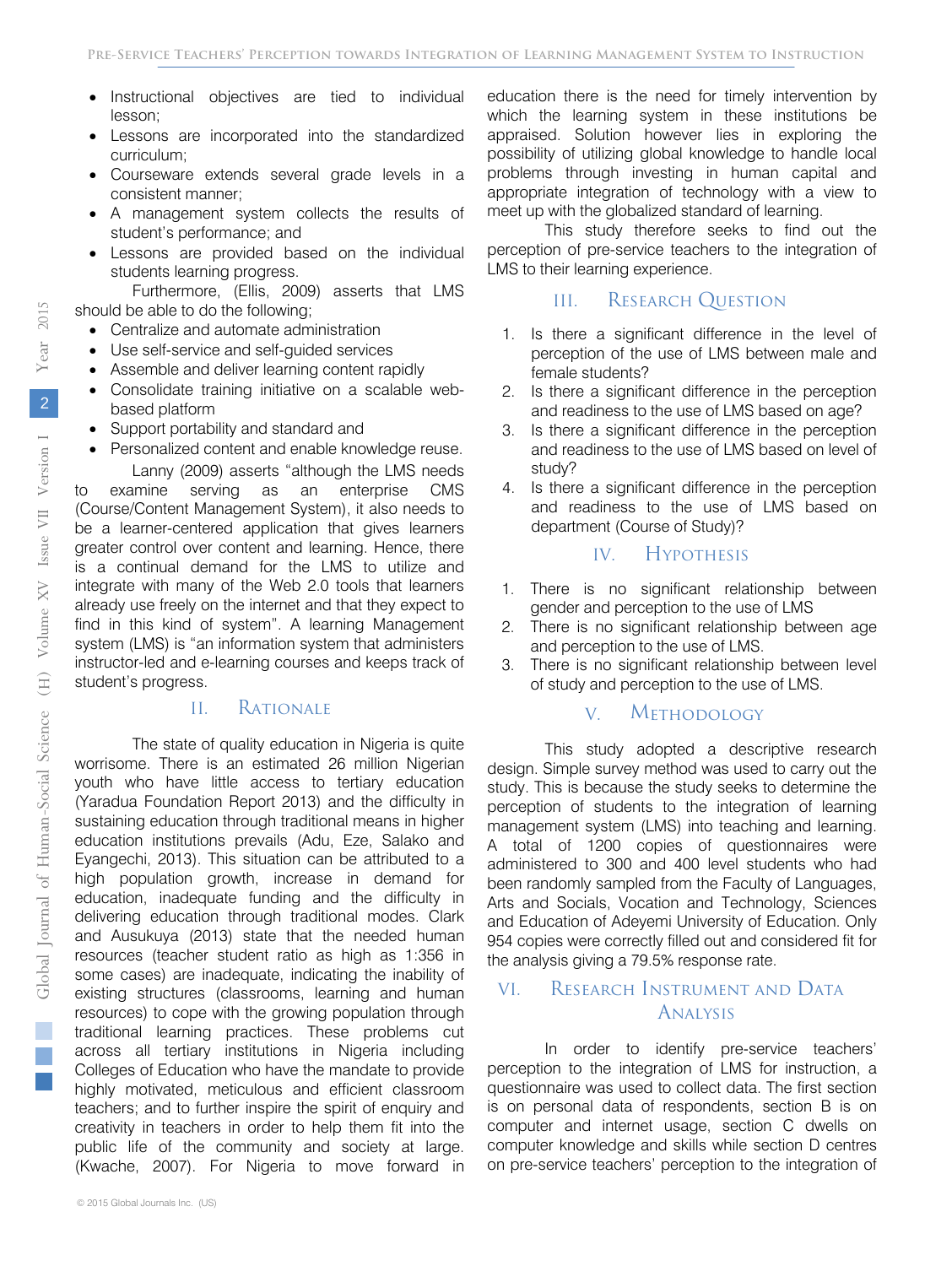#### LMS. The questionnaire was rated on four point Likert scale. Data collected was analyzed using t-test and Pearson Correlation to determine relationship between

variables. The level of significance for the study is set at 0.05.

#### VII. Results

*Research Question 1:* Is there a significant difference in the level of perception to the use of LMS between male and female students?

#### *Table 1A*

|                   | Gender | N   | Mean | Std. Deviation | Std. Error Mean |
|-------------------|--------|-----|------|----------------|-----------------|
| Perception of the | Female | 460 | .54  | .309           | .014            |
| use of LMS        | Male   | 494 | .75  | .259           | .012            |
|                   |        |     |      |                |                 |

#### *Table 1B*

| Perception of the Use          | Levene's Test for<br><b>Equality of Variances</b> |       | t-Test for Equality of Means |         |                     |                           |
|--------------------------------|---------------------------------------------------|-------|------------------------------|---------|---------------------|---------------------------|
| of LMS                         | F                                                 | Sig.  |                              | df      | Sig. (2-<br>tailed) | Mean<br><b>Difference</b> |
| Equal variances assumed        | 94.506                                            | 0.000 | $-11.005$                    | 952     | 0.000               | $-0.203$                  |
| Equal variances not<br>assumed |                                                   |       | $-10.937$                    | 898.579 | 0.000               | $-0.203$                  |

Using the t-test for independent samples, a statistically significant difference was found in the level of perception of the use of LMS among male and female students (t = -10.937, df = 898.579,  $p = 0.000$ ). The

mean value of perception for male students was higher than that of female students ( $0.75 > 0.54$ ). This implies that the male students have a better perception of the use of LMS than female students.

*Research Question 2:* Is there a significant difference in the level of perception to the use of LMS based on age?

#### *Table 2A*

| Perception of the | Age       | N   | Mean | Std. Deviation | Std. Error Mean |
|-------------------|-----------|-----|------|----------------|-----------------|
| use of LMS        | $15 - 24$ | 457 | 83   | 175            | 008             |
|                   | Above 24  | 497 | 48   | 292            | 013             |

#### *Table 2B*

| Perception of the Use<br>of LMS | Levene's Test for<br><b>Equality of Variances</b> |       | t-Test for Equality of Means |         |                     |                           |
|---------------------------------|---------------------------------------------------|-------|------------------------------|---------|---------------------|---------------------------|
|                                 | F                                                 | Sig.  |                              | Df      | Sig. (2-<br>tailed) | Mean<br><b>Difference</b> |
| Equal variances assumed         | 332.005                                           | 0.000 | 22.675                       | 952     | 0.000               | 0.357                     |
| Equal variances not<br>assumed  |                                                   |       | 23.128                       | 822.669 | 0.000               | 0.357                     |

A significant difference was found in the level of perception of the use of LMS based on age  $(t = 23.128$ ,  $df = 822.669$ ,  $p = 0.000$ . Students in the age range of

15 – 24 had a better perception than students above 24 years of age. Thus younger students have a better predisposition to LMS.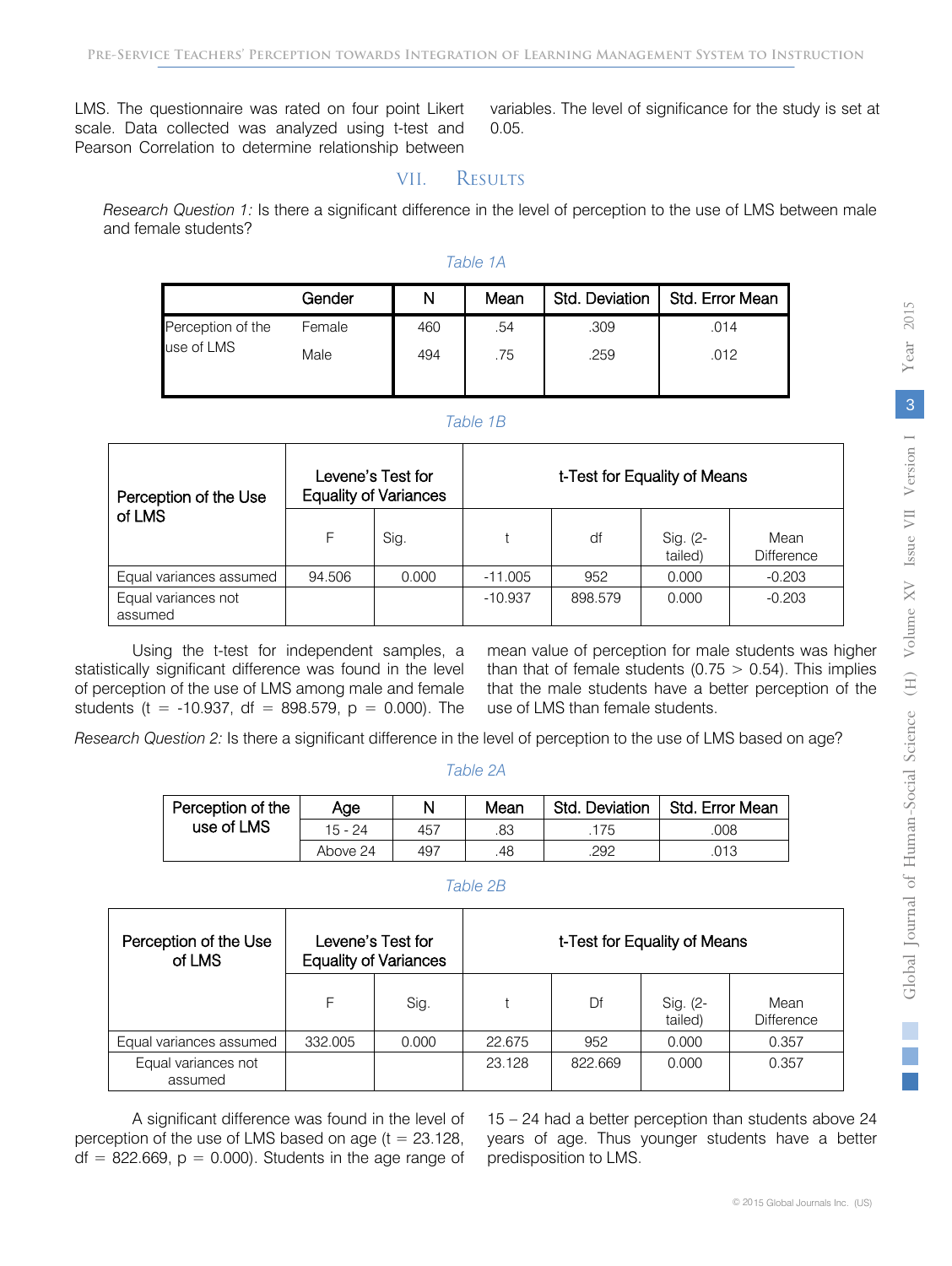*Research Question 3:* Is there a significant difference in the level of perception to the use of LMS based on level of study?

*Table 3A*

| Perception to<br>the use of LMS | Level of<br>Study | N   | Mean | Std. Deviation | Std. Error<br>Mean |
|---------------------------------|-------------------|-----|------|----------------|--------------------|
|                                 | 300L              | 506 | 0.68 | .291           | .013               |
|                                 | 400L              | 448 | 0.61 | .309           | 015                |

#### *Table 3B*

| Perception of the Use<br>of LMS | Levene's Test for<br><b>Equality of Variances</b> |       | t-Test for Equality of Means |         |                     |                           |
|---------------------------------|---------------------------------------------------|-------|------------------------------|---------|---------------------|---------------------------|
|                                 | F                                                 | Sig.  |                              | df      | Sig. (2-<br>tailed) | Mean<br><b>Difference</b> |
| Equal variances assumed         | 9.563                                             | 0.002 | 3.775                        | 952     | 0.000               | 0.73                      |
| Equal variances not<br>assumed  |                                                   |       | 3.762                        | 921.411 | 0.000               | 0.73                      |

Using the t-test for independent samples, a significant difference was found in the levels of perception to use LMS based on level of study  $(t =$ 

better perception of LMS (0.68) than 400L students (0.61). 3.762, df =  $921.411$ , p = 0.000). 300L students had a

*Research Question 4:* Is there a significant difference in the level of perception to the use of LMS based on department (Course of Study)?

| Department             | N   | Mean | <b>Standard Deviation</b> |
|------------------------|-----|------|---------------------------|
| English                | 112 | 0.66 | 0.210                     |
| Yoruba                 | 85  | 0.62 | 0.192                     |
| Economics              | 111 | 0.75 | 0.360                     |
| Guidance & Counselling | 73  | 0.58 | 0.414                     |
| Agriculture            | 82  | 0.74 | 0.341                     |
| Home-Economics         | 108 | 0.75 | 0.306                     |
| Chemistry              | 83  | 0.74 | 0.098                     |
| Biology                | 110 | 0.53 | 0.194                     |
| History                | 93  | 0.52 | 0.316                     |
| Geography              | 97  | 0.59 | 0.341                     |

Students in Chemistry Department had the best mean value (0.74) for the level of perception to the use of LMS, (the smaller the standard deviation, the better) while students in History department had the lowest

mean value. Chemistry students have a very good perception of the use of LMS while, History students have a relatively low/poor perception to the use of LMS.

*Hypothesis 1:* There is no significant relationship between gender and perception of the use of LMS.

*Table 5*

|                          |                            | Gender   |
|--------------------------|----------------------------|----------|
| Perception of the use of | <b>Pearson Correlation</b> | $.336**$ |
| <b>LMS</b>               | Sig. (2-tailed)            | .000     |
|                          |                            |          |

The table above shows that gender has a positive significant correlation with perception of the use of LMS ( $r = 0.336$ ,  $p = 0.000$ ). The r value implies that

gender explains 33.6% of variations in the perception to the use of LMS. On this basis, the null hypothesis stated above is rejected.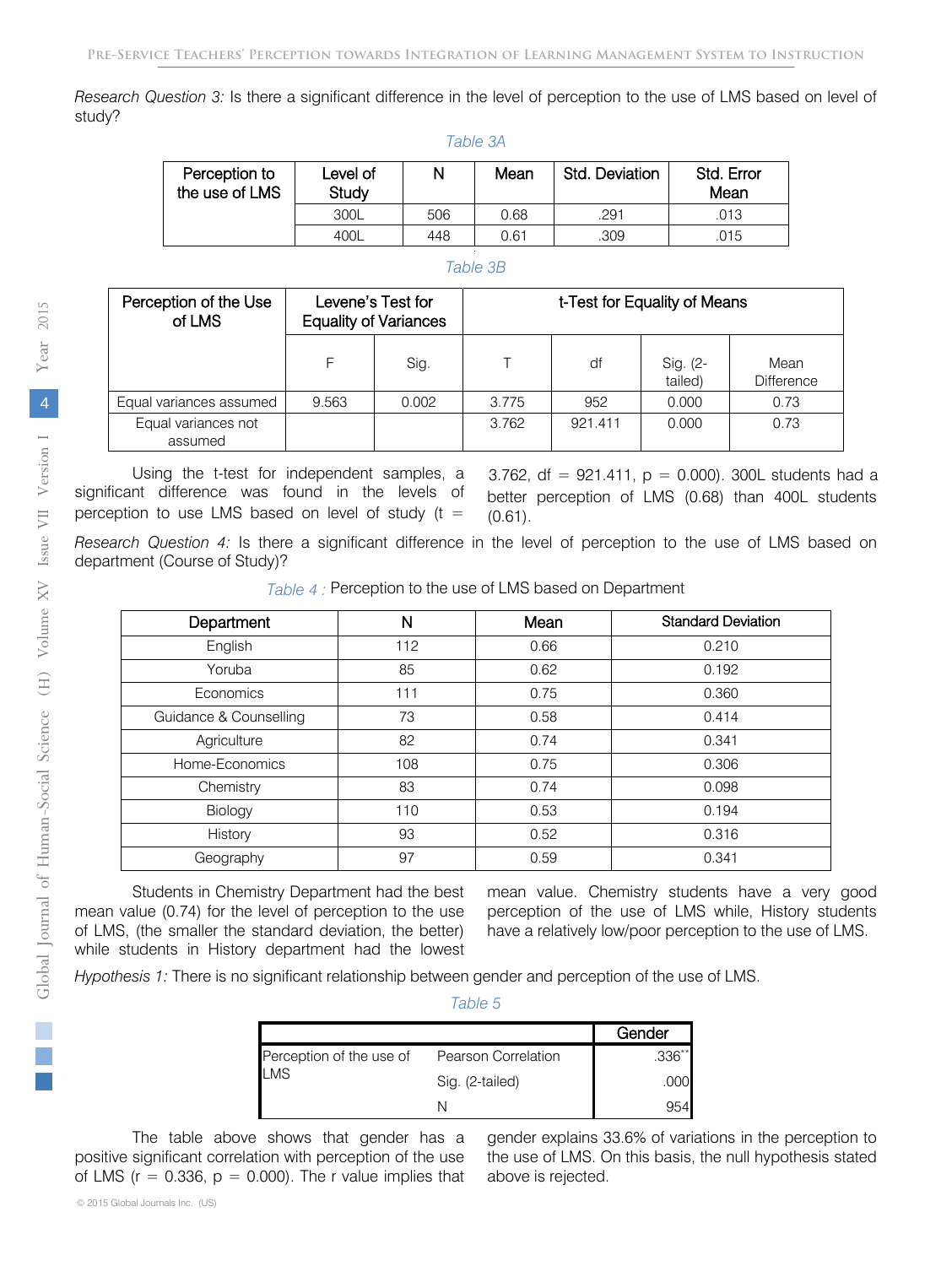*Hypothesis 2:* There is no significant relationship between age and perception of the use of LMS.

|                                              | Table 6         |         |
|----------------------------------------------|-----------------|---------|
|                                              |                 | Age     |
| Perception of the use of Pearson Correlation |                 | $-.687$ |
| <b>LMS</b>                                   | Sig. (2-tailed) | .000    |
|                                              |                 |         |

The result displayed in the table above shows that age has a negative significant correlation with perception of the use of LMS ( $r = -0.687$ ,  $p = 0.000$ ). This negative relationship implies that as age increases, perception LMS reduces. Age explains 68.7% of the variations in perception of the use of LMS. Based on the foregoing, the null hypothesis is rejected.

*Hypothesis 3:* There is no significant relationship between level of study and perception of the use of LMS

|                          |                            | Gender    |
|--------------------------|----------------------------|-----------|
| Perception of the use of | <b>Pearson Correlation</b> | $.695***$ |
| LMS                      | Sig. (2-tailed)            | .000      |
|                          |                            |           |

*Table 7*

The table above shows that level of study has a positive significant correlation with perception of the use of LMS ( $r = 0.695$ ,  $p = 0.000$ ). The r value implies that level of study explains 69.5% of variations in the perception to the use of LMS. It implies that as the level of study increases by a year, the perception to use LMS also increases. On this basis, the null hypothesis stated above is rejected.

#### VIII. Discussion and Conclusion

The integration of a Leaning Management System into teaching practices is increasing in higher education. Obadara (2014) noted that an average of 1.4 million Nigeria university students offers at least one online course during the outgone academic session; this is a 21 percent increase over the number reported in previous year. Researchers (Bates, 2008; Betts, 1998; and Wilson, 2003) concurs that perception and readiness is the key to a student's decision to learn and use technology, they emphasized that multimedia integration into the learning management material helps students to realize that learning requires different tools that can facilitate learning process. They concluded that students' acceptance of any new initiative such as LMS is critical to its success. Results revealed that there is a statistically significant difference in the level of perception of the use of LMS among male and female pre-service teachers. In agreement with previous research by lee (2003), who reported significant difference between sexes, relating to perceived roles in online learning in a campus environment still exists. Some researchers reiterate that perception of learners to technology adoption depends on shared negotiation of existing social purposes and practices of the community (Wilson, Shery, Dobrovolny, Batty and Ryder, 2002; Fishman, 2000). Research spanning back over about 20 years shows females have traditionally lagged behind males in their willingness to learn about and use technology in schools (Schubert, 2001). However, recent studies indicates that the gender disparity have narrowed substantially (Omotunde, Fagun, Aderele and Abidoye 2014). It also indicates that there is a significant difference among the ages of respondents in their perception to the use of LMS to teaching. This is in deviance to Adedoja, Omotunde and Adelore (2010) who perceives ICT is an indispensable tool to perform task at every point of human life as such, both young and old requires some background in ICT to remain relevant in this 21st century. In an attempt to find a variation in the level of perception and course of study together with level of study, the results indicates that there is no significant difference. This can be explained by Chinwe (2010) who reported that students of the University of Ibadan compulsorily make use of the Internet to register for their courses, retrieve information for their assignments. When eventually the departments decide to go online with instructional delivery, students are compelled to use the platform irrespective of the department or level they belong. Although, one may be tempted to believe that science-based students would have higher level of readiness than the other, the fact remains that ICT knowledge is relevant to all field of endeavors. Students across subject combination need ICT background to embrace modern teaching-learning modes. values, particularly on how the technology fits into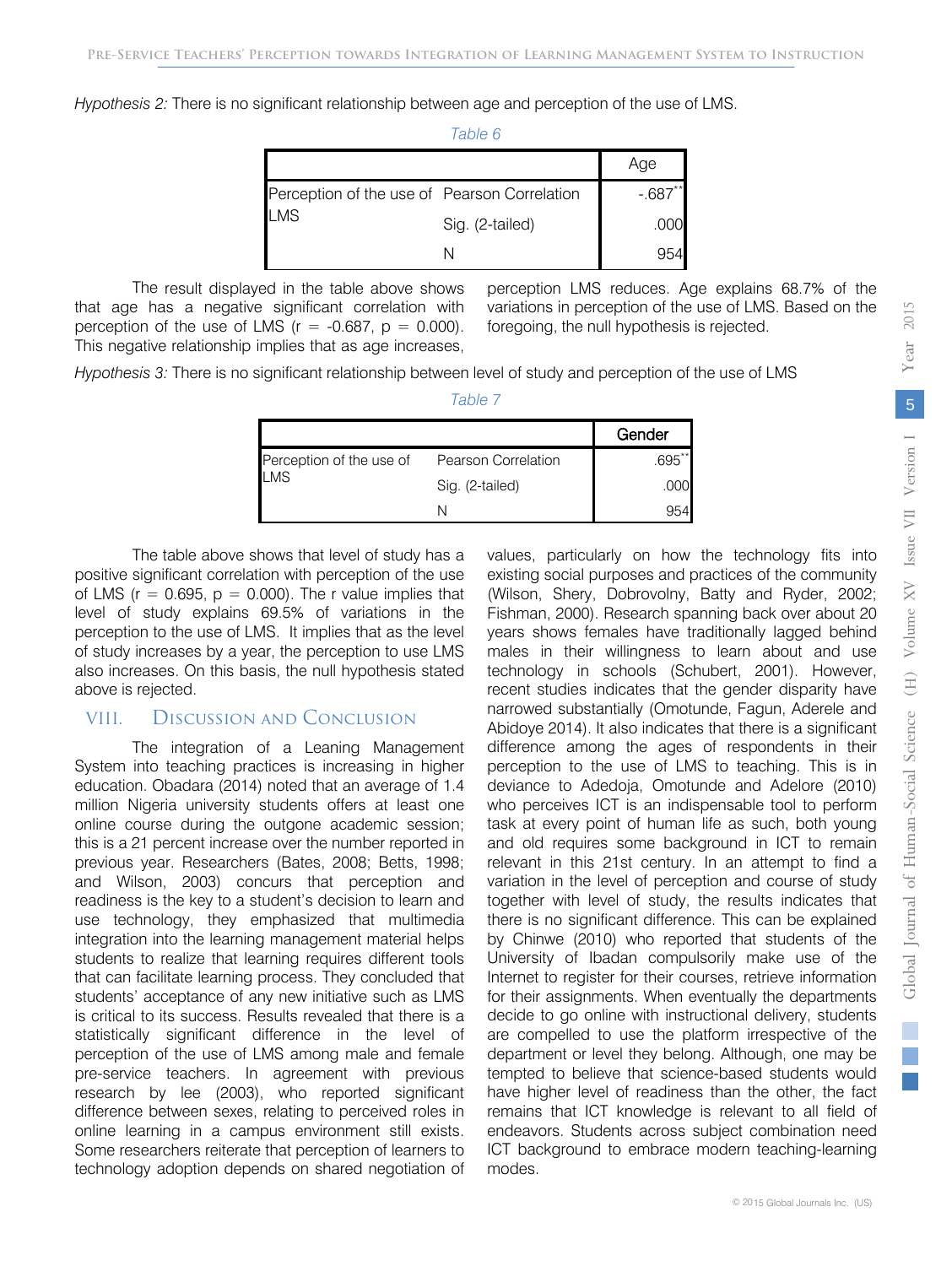As a conclusion, LMS has become a common expression in higher institution of learning these day, Nigeria universities should not be exempted. The study has shown that pre-service teachers have a positive perception to the use of LMS for instruction and if it's used effectively, it will increase the efficiency of the educational process, decrease the amount face-to-face instruction and strengthen self-study and thus develop student's learning competences. Therefore, stakeholders which include the government, institutions, instructors, lectures should embrace and exploit the full benefit of learning management system for teaching and learning as these would bring in meaningful instruction and satisfaction.

### References Références Referencias

- 1. Adedoja, G., Omotunde, C., and Adelore, O. (2010). Short Message Service (SMS) Application as a Learning Support Tool in a University-Sponsored Literacy Programme. International Journal of Literacy education, 7(2), 56-74.
- 2. Adu, E.O., Eze, I.R., Salako, E.T. and Nyangechi, J. M. (2013). E-learning and Distance Education in Nigeria. International Journal of Science and Technology, 2 (2), 203-210.
- 3. Bailey, A. (1993). Wanted: a road map for understanding integrated learning systems. Computer Based Integrated Learning Systems. 3- 9p. Englewood Ciffs, NJ; Eduacational Technology publications.
- 4. Bates, A. W. (2000). Teaching, learning and the impact of multimedia technologies. Educause Review, 35(5), 38-44.
- 5. Betts, K. S. (1998). Factors influencing faculty participation in distance education in postsecondary education in the United States: An institutional study. Unpublished doctoral dissertation, George Washington University, Washington, DC.
- 6. Cappel J, Hayen R. ( 2004) . Evaluating E-Learning: A Case Study. The Journal of Computer Information Systems. 44 (4), 49-57. .
- 7. Clark, N. and Ausukuya, C. (2013). An overview of education in Nigeria. World Education News and Reviews. [Online] Available: http://wenr.wes. org/2013/07/an-overview-of-education-in-nigeria.
- 8. Chinwe, V.A. (2006). Dynamics of internet usage; a case of students of federal university of Owerri, Nigeria. Eduactional Research and Reviews, 1 (6), 192-195p.
- 9. Cradler, G and Bridgeforth, H. (2006). Higher education faculty perceptions of technology integration and teaching. Teaching and Teacher Education: An international journal of research and studies, 25, (5), 690-696. Retrieved on January 15, 2012 from ERIC database.
- Australian Journal of Educational Technology, 16 (1), 26-44p. 10. Ellis A. (2009). Staff development for staff delievery: a collaborative, team base action learning model.
- 11. Fishman, B. J. (2000). How activity fosters CMC tool use in classrooms: Reinventing innovations in local contexts. Journal of Interactive Learning Research, 11(1), 3-27.
- 12. Gambari, A.I. and A. Okoli, (2007). Availability and utilization of information and communication technology (ICT) facilities in higher institutions in Niger State, Nigeria. Inform. Technol., 4: 34-46.
- 13. Horton. W. and Horton, K. (2003). E-learning tools and technologies: a consumer's guide for trainers, teachers, educators and instructional designers. Canada: Wiley, John and sons Inc.
- 14. Jegede, P.O. (2007) Computer attitudes as correlation of computer self-efficacy among south western Nigetia higher education teachers. Paper presented at sixth international internet educational conference, Cario, Egypt. Retrieved on March 10. 2015 from http://www.digitalopportunity.org/article/ view/125462/1/
- 15. Kim, J.K. and Ong, C. (2003). Cross-cultural comparison of online collaboration. Journal of computer mediated communication, 8(1). www.westga.edu/%7E-distance/ojdla/fall.html
- 16. Kulik, J.A., Kulik, C. and Cohen P. (1980). Effectiveness of Computer-Based College Teaching: A Meta-Analysis of Findings. Review of Educational Research, Vol. 50, No. 4, pp. 525-544.
- 17. Kwache, P.Z. (2007). The imperative of information and communication technology for teachers in Nigeria higher education. Journal of Online Learning and Teaching, 3(4), 395-398.
- 18. Laster, S. (2005). Model-driven design: Systematically building integrated blended learning experiences. Journal of Asynchronous Learning Networks, 8(5), 23-40.
- 19. Lee, J. (2001). Instructional support for distance education and faculty motivation, commitment, satisfaction. British Journal of Education Technology, 32(2), 153-160.
- 20. Obadara O.E. (2014). Effect of Learning Management System (LMS) on Students' Academic Performance in University of Lagos, Nigeria. International Journal of Educational Foundations and Management, 2(1), 25-33. Retrieved 11 March 2015 from http://www.ijefm.com.
- 21. Olaofe, I.A., (2005). Nigerian educational emancipation: Roadmap from crisis to resurgence. Faculty of Education Seminar Series, No. 1. Ahmadu Bello University, Zaria.
- 22. Omotunde C.T., Fagun, K.O., Aderele, S.O., and Abidoye, S.O. (2014). Attitude and Usage of Blog as a Determinant to Pre-Service Teachers' Academic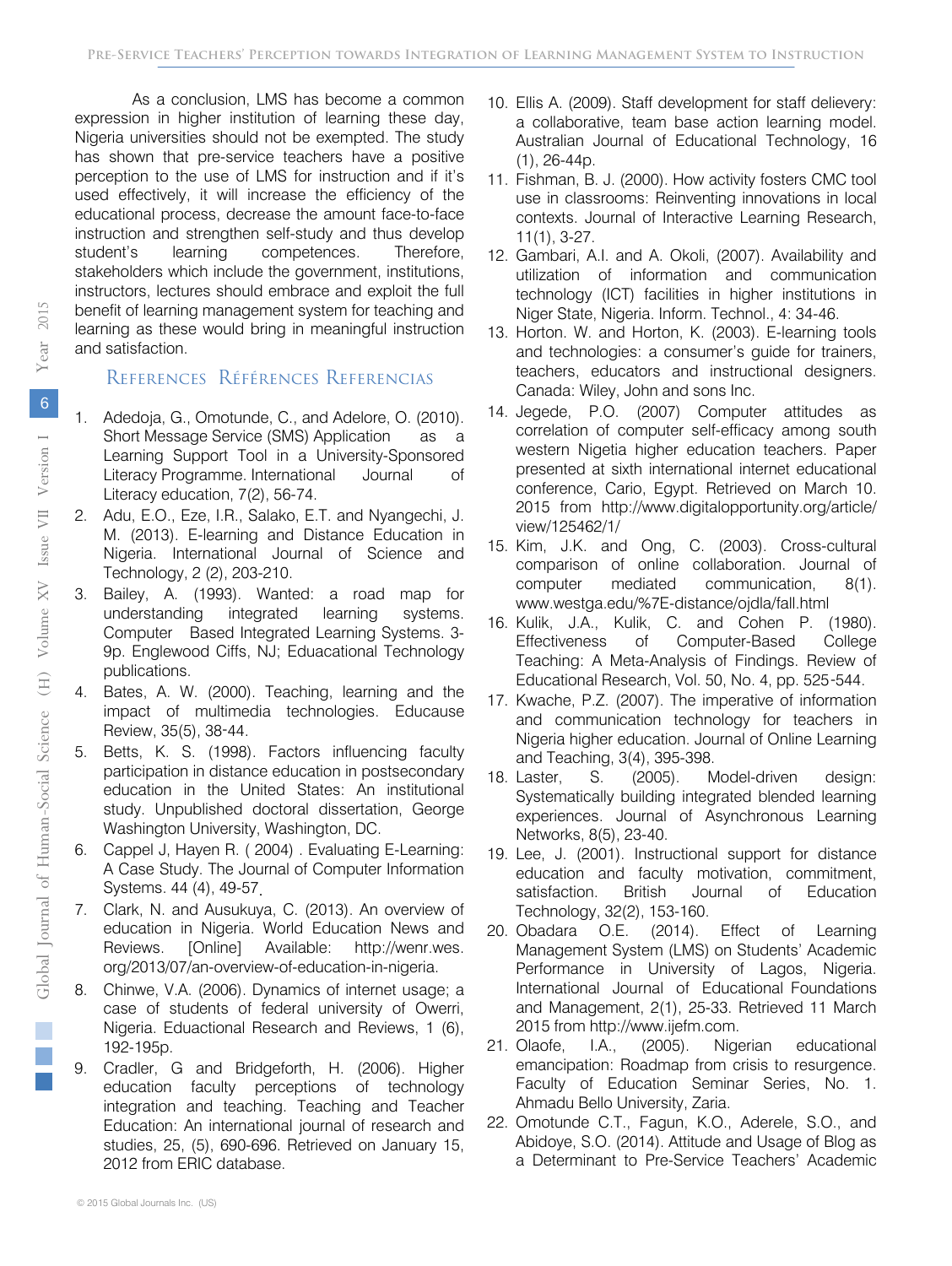Communication. Vol 29 (2014), 22-36. www.iiste.com Achievement. New Media and Mass

- 23. Wilson, B., Sherry, L., Dobrovolny, J., Batty, M., & Ryder, M. (2001). Adoption of learning technologies in schools and universities. In H.H. Adelsberger, B. Collis, & J.M.Pawlowski (Eds.), Handbook on information technologies for education and training. New York: Springer-Verlag.
- 24. Wilson, W. (2003). Faculty perceptions and uses of instructional technology: A study at one university system revealed the current state of technology and some steps that could improve it. Educause Quarterly, 2, 60-62.
- 25. Yaradua Foundation Report (2013). Mobile learning pilot project in Nigeria. [Online] Available: www.yaeaduacentre.org (August 23, 2013).